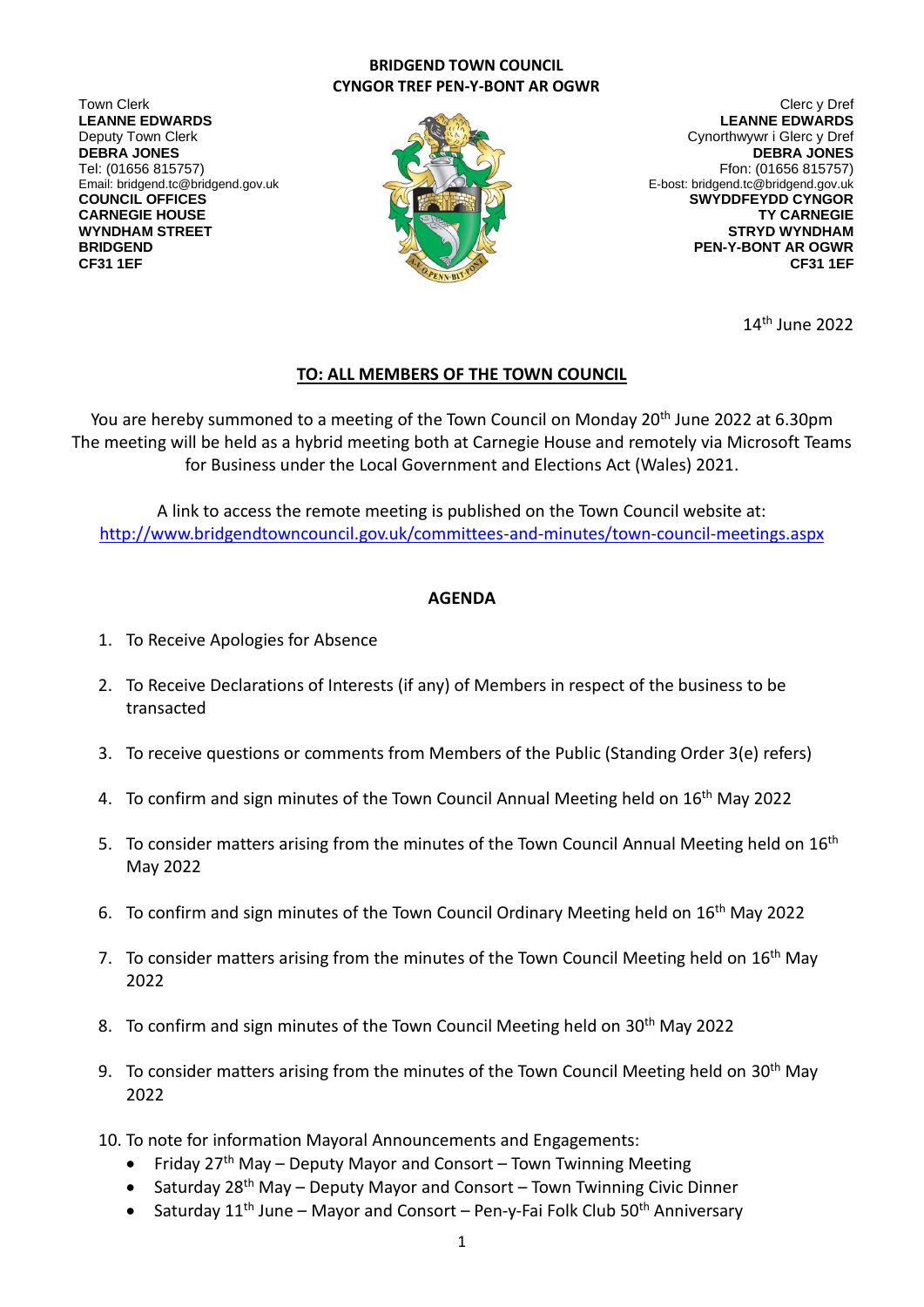- Tuesday  $14<sup>th</sup>$  June Mayor wreath laying for 40th anniversary of Falklands Conflict
- 11. To appoint members to vacancies in committees for 2022/2023:
	- 1. Planning committee x 1
	- 2. Community Engagement & Wellbeing Committee
		- i. Military Advisor
		- ii. 3 Co-optees
- 12. To receive an update regarding the co-option of BTC Youth Representatives
- 13. To appoint one Councillor and one deputy as representatives for One Voice Wales for 2022/2023

Please note: The date of the next One Voice Wales Area Committee meeting is Monday 4th July 2022 at 7pm. The meeting will be held on a remote basis using Star Leaf remote conferencing software

- 14. To consider the co-option process, review the co-option application form and agree timescales for a vacancy in the Morfa ward
- 15. To receive Town Clerk's Report since last meeting (for information)
- 16. Planning

To consider draft minutes of the Planning Committee meeting held on 23<sup>rd</sup> May 2022

- 17. Community Engagement & Wellbeing To consider draft minutes of the Community Engagement & Wellbeing Committee meeting held on 25th May 2022
- 18. Facilities
	- 1. To consider draft minutes of the Facilities Committee meeting held on 26<sup>th</sup> May 2022
- 19. Finance
	- 1. To receive a balance of accounts and payments since last meeting
	- 2. To consider draft minutes of Finance Committee meeting on 14<sup>th</sup> June 2022
	- 3. To review and approve the Annual Accounts for 2021-22 and Annual Governance Statement for 2021-22 and sign the Annual Return for the Year Ended 31st March 2022
- 20. To consider an item deferred from the Town Council meeting in February 2022: Bridgend Sport RFC request for benches
- *21.* Recording of Council Meetings

To consider a Motion from Cllr F Bletsoe that:

*'I propose that this council move towards better equality for all residents with digitally accessible recordings of our meetings that constituents can access at a time that is convenient for them.*

*Proposed Resolution: That this Town council henceforth record and upload to YouTube/social media all council, committee and working group meetings. This is to allow for full democratic transparency as per the Nolan Regulations and Accessibility for all under the Equalities Act, as well as for educational purposes under the Wellbeing and Future Generations Act.'*